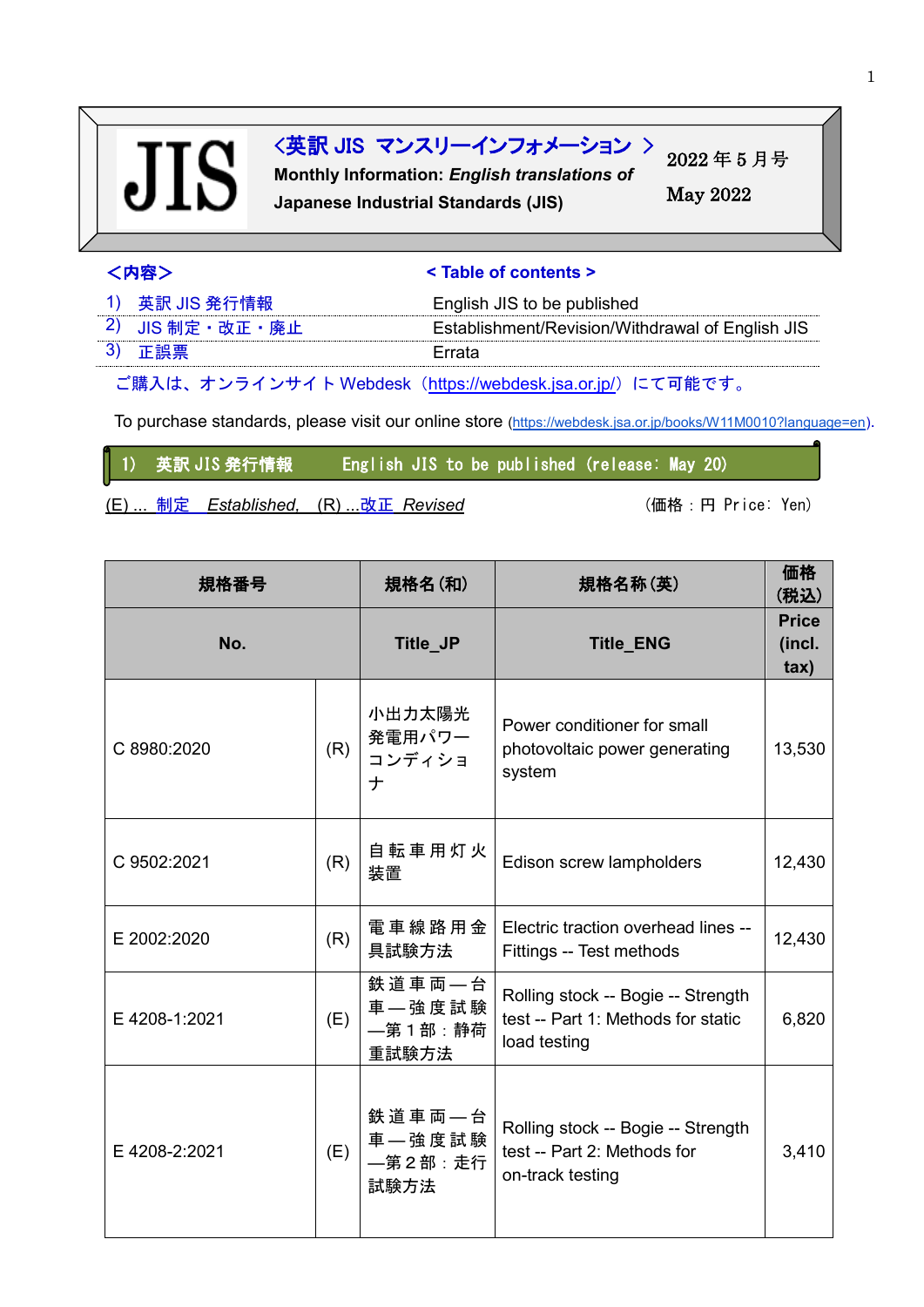| K 8180:2021 | (R) | 塩酸(試薬)                  | Hydrochloric acid (Reagent)                                        | 12,430 |
|-------------|-----|-------------------------|--------------------------------------------------------------------|--------|
| K 8355:2021 | (R) | 酢酸(試薬)                  | Acetic acid (Reagent)                                              | 7,920  |
| L 1058:2021 | (R) | 織物及び編物<br>のスナッグ試<br>験方法 | Test methods for snag of woven<br>fabrics and knitted fabrics      | 7,920  |
| Z 2613:2020 | (R) | 金属材料の酸<br>素定量方法通<br>則   | General rules for determination of<br>oxygen in metallic materials | 12,430 |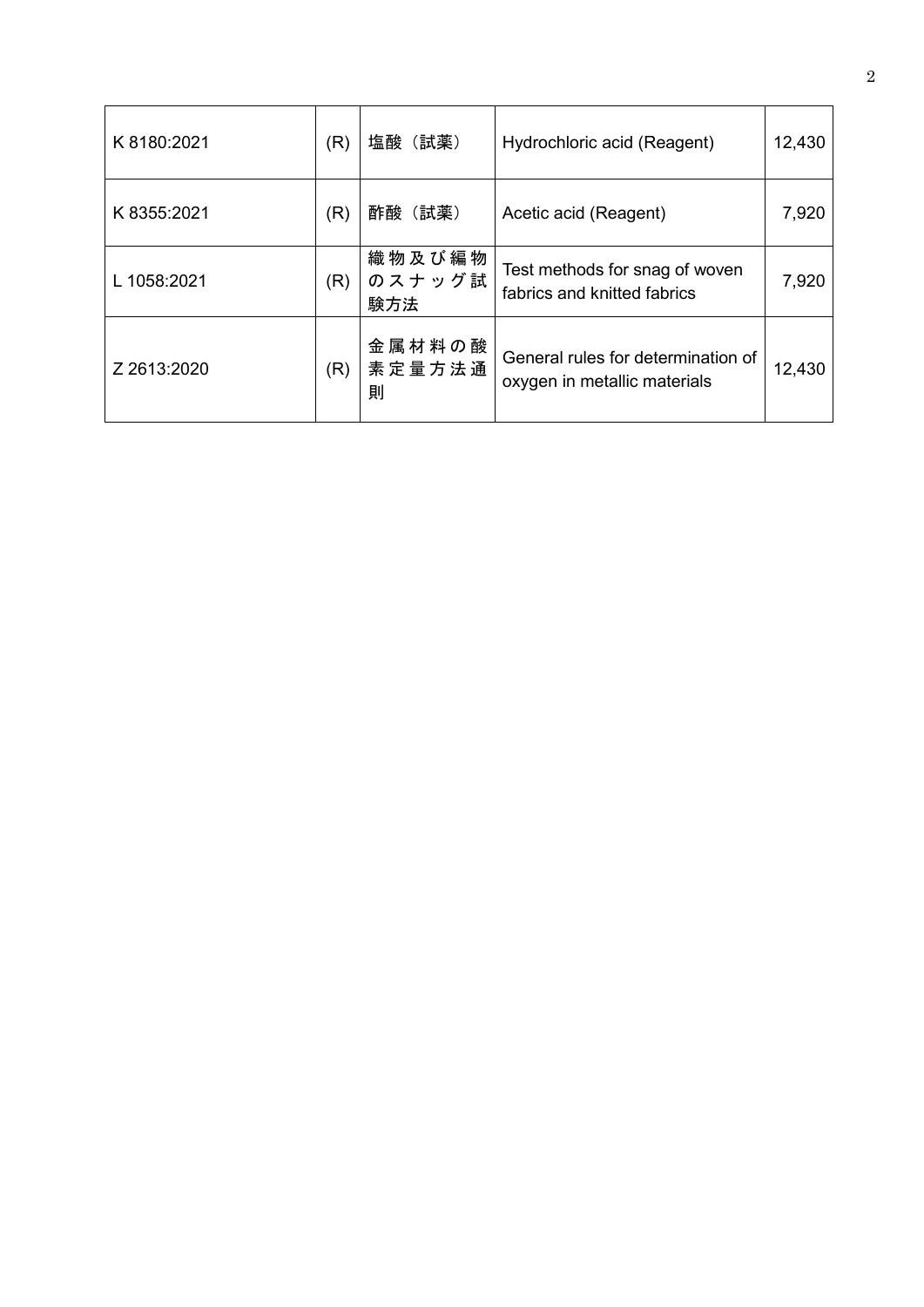#### **2)** JIS 制定・改正・廃止 **Establishment/Revision/Withdrawal of English JIS**

#### 注記:JIS の制定、改正、廃止、正誤票の最新情報をお知らせいたします。

 制定、改正された規格の英訳予定の有無は、通常、公示日から 1 か月以内に決定いたします。詳しくは、Webdesk 問い合わせフォームより英 訳 JIS 担当までお問い合わせください。

Note: This is to inform the latest establishment, revision, withdrawal and errata of JIS.

Whether an established or revised standard will be translated into English will be decided within a month from the date of an official gazette. For more information, please contact us [\(https://webdesk.jsa.or.jp/books/W11M0010?language=en\)](https://webdesk.jsa.or.jp/books/W11M0010?language=en).

|                   |            |           |                        |                                     |                    | 旧版英訳         |
|-------------------|------------|-----------|------------------------|-------------------------------------|--------------------|--------------|
| 和 JIS 番号          | 公示の種類      | 官報掲載日     | 文書標題                   | 文書標題_英文                             | 旧文書番号              | 有無           |
|                   |            |           |                        |                                     |                    | Availability |
|                   |            |           |                        |                                     |                    | of English   |
|                   |            | Date of   |                        |                                     |                    | translation  |
|                   | Type of    | Official  |                        |                                     |                    | (replaced    |
| JIS No.           | change     | gazette   | Title_JP               | Title_ENG                           | Replaced standards | standards)   |
|                   |            |           |                        |                                     |                    |              |
|                   | 廃止         |           |                        |                                     |                    |              |
| JIS B 1214:1995   | /Withdrawn | 2022/4/20 | 熱間成形リベット               | Hot headed rivets                   |                    |              |
|                   |            |           |                        |                                     |                    |              |
|                   |            |           |                        | Rolling bearings -- Boundary        |                    |              |
|                   |            |           | 転がり軸受—主要寸法—第           | dimensions -- Part 3: Tapered       |                    |              |
| JIS B 1512-3:2022 | 改正/Revised | 2022/4/20 | 3部:円すいころ軸受             | roller bearings                     | JIS B 1512-3:2011  |              |
|                   |            |           |                        |                                     |                    |              |
|                   | 廃止         |           |                        |                                     |                    |              |
| JIS B 4134:1994   | /Withdrawn |           | 2022/4/20 ダイヤモンド単石ドレッサ | Single point diamond dressing tools |                    |              |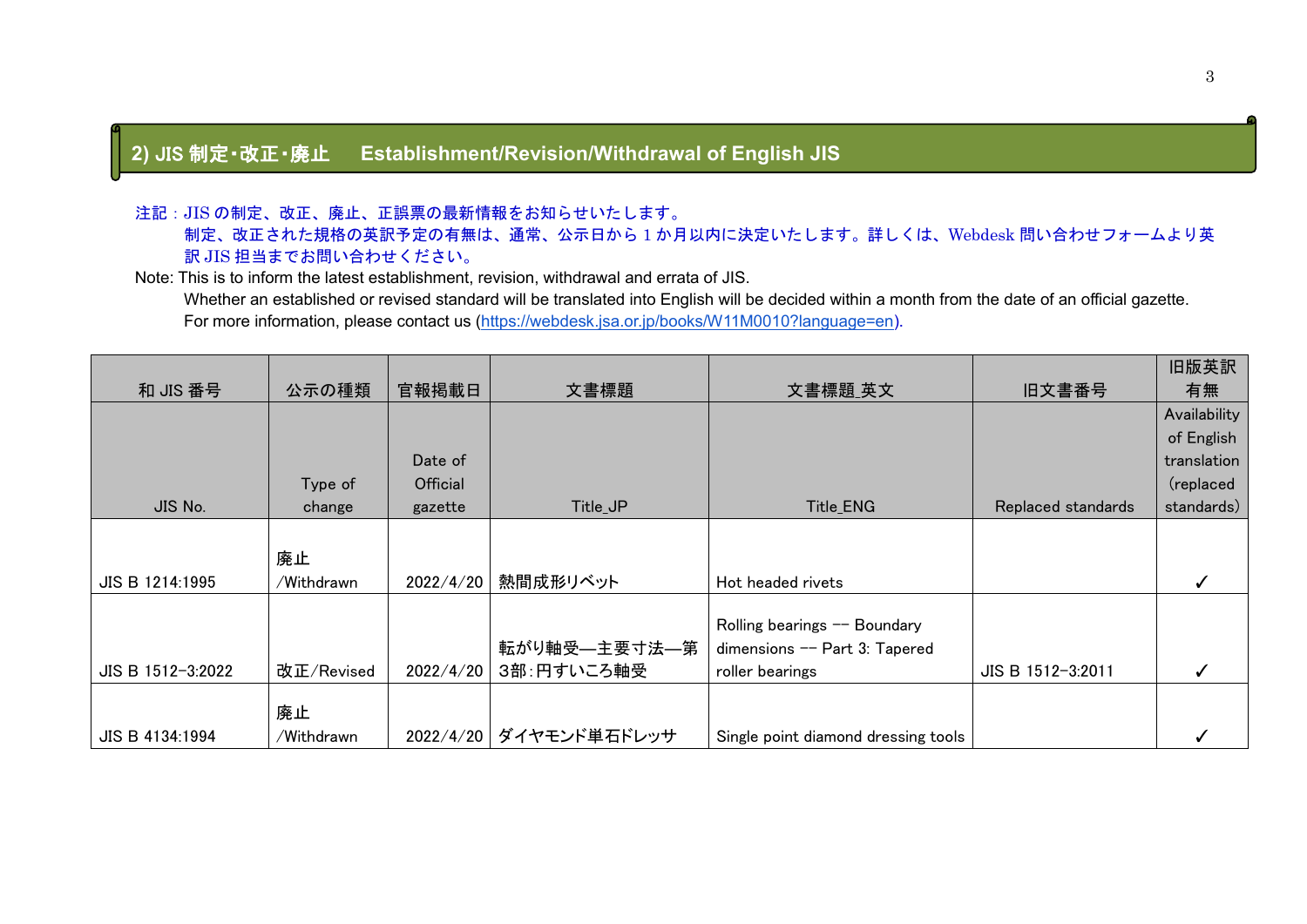| JIS B 6331-1:2022 | 改正/Revised         | 2022/4/20 | 数値制御旋盤及びターニン<br>グセンタ–試験条件–第1<br>部:水平主軸をもつ機械の<br>幾何精度 | Test conditions for numerically<br>controlled turning machines and<br>turning centres $-$ Part 1:<br>Geometric tests for machines with<br>horizontal workholding spindle(s)   | JIS B 6331-1:2006 |  |
|-------------------|--------------------|-----------|------------------------------------------------------|-------------------------------------------------------------------------------------------------------------------------------------------------------------------------------|-------------------|--|
| JIS B 6331-2:2022 | 改正/Revised         | 2022/4/20 | 数値制御旋盤及びターニン<br>グセンタ–試験条件–第2<br>部:垂直主軸をもつ機械の<br>幾何精度 | Test conditions for numerically<br>controlled turning machines and<br>turning centres $-$ Part 2:<br>Geometric tests for machines with<br>a vertical workholding spindle      | JIS B 6331-2:2013 |  |
| JIS B 7071-1:2022 | 改正/Revised         | 2022/4/20 | 光学及びフォトニクス–光学<br>ガラスの屈折率測定方法––<br>第1部:最小偏角法          | Optics and photonics -- Test<br>method for refractive index of<br>optical glasses -- Part 1: Minimum<br>deviation method                                                      | JIS B 7071-1:2015 |  |
| JIS B 7222:1991   | 廃止<br>/Withdrawn   | 2022/4/20 | 16mm映画フィルムのスプ<br>ール及びリール用軸––寸法                       | Spindles for 16 mm motion picture<br>film spools and reels $-$<br><b>Dimensions</b>                                                                                           |                   |  |
| JIS C 2500:2022   | 制定<br>/Established | 2022/4/20 | 超電導磁石を用いる開磁路<br>法による永久磁石の磁気特<br>性測定方法                | Methods of measurement of the<br>magnetic properties of permanent<br>magnet (magnetically hard)<br>materials in an open magnetic<br>circuit using a superconducting<br>magnet |                   |  |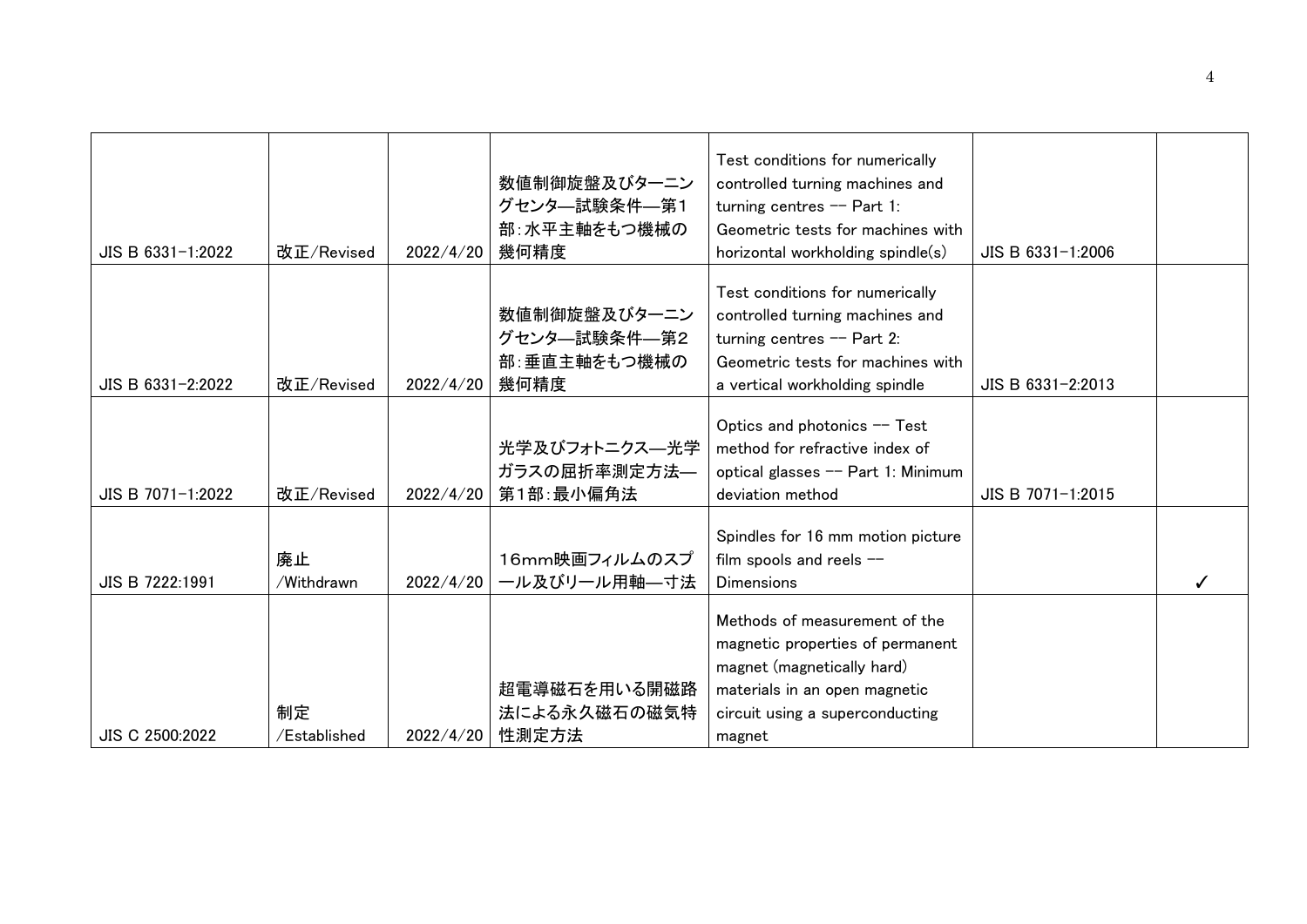|                   |              |           |                         |                                      | <b>JIS G</b>      |  |
|-------------------|--------------|-----------|-------------------------|--------------------------------------|-------------------|--|
|                   |              |           |                         |                                      | 5502:2001/AMENDME |  |
|                   |              |           |                         |                                      | NT 1:2007;JIS G   |  |
| JIS G 5502:2022   | 改正/Revised   | 2022/4/20 | 球状黒鉛鋳鉄品                 | Spheroidal graphite cast irons       | 5502:2001         |  |
|                   |              |           |                         |                                      | <b>JISH</b>       |  |
|                   |              |           |                         |                                      | 4000:2014/AMENDME |  |
|                   |              |           | アルミニウム及びアルミニウ           | Aluminium and aluminium alloy        | NT 1:2017; JIS H  |  |
| JIS H 4000:2022   | 改正/Revised   | 2022/4/20 | ム合金の板及び条                | sheets, strips and plates            | 4000:2014         |  |
|                   |              |           |                         |                                      |                   |  |
|                   |              |           | 適合性評価—用語及び一             | Conformity assessment --             |                   |  |
| JIS Q 17000:2022  | 改正/Revised   | 2022/4/20 | 般原則                     | Vocabulary and general principles    | JIS Q 17000:2005  |  |
|                   |              |           | 適合性評価—妥当性確認             | Conformity assessment -- General     |                   |  |
|                   | 制定           |           | 機関及び検証機関に対する            | principles and requirements for      |                   |  |
| JIS Q 17029:2022  | /Established | 2022/4/20 | 一般原則及び要求事項              | validation and verification bodies   |                   |  |
|                   |              |           |                         |                                      |                   |  |
|                   | 廃止           |           |                         | Identification code for universities |                   |  |
| JIS X 0408:2020   | /Withdrawn   | 2022/4/20 | 大学・高等専門学校コード            | and colleges                         | JIS X 0408:2004   |  |
|                   |              |           |                         | Identification cards -- Integrated   |                   |  |
|                   |              |           | 識別カード―ICカード―第4          | circuit cards $--$ Part 4:           |                   |  |
|                   | 廃止           |           | 部:情報交換のための構             | Organization, security and           |                   |  |
| JIS X 6320-4:2017 | /Withdrawn   | 2022/4/20 | 成, セキュリティ及びコマンド         | commands for interchange             | JIS X 6320-4:2009 |  |
|                   |              |           |                         |                                      |                   |  |
|                   |              |           |                         | Identification cards -- Contactless  |                   |  |
|                   |              |           | 識別カード—非接触(外部            | integrated circuit cards --          |                   |  |
|                   | 廃止           |           | 端子なし)ICカード–近接型          | Proximity cards -- Part 1: Physical  |                   |  |
| JIS X 6322-1:2011 | /Withdrawn   |           | 2022/4/20   —第1部: 物理的特性 | characteristics                      | JIS X 6322-1:2001 |  |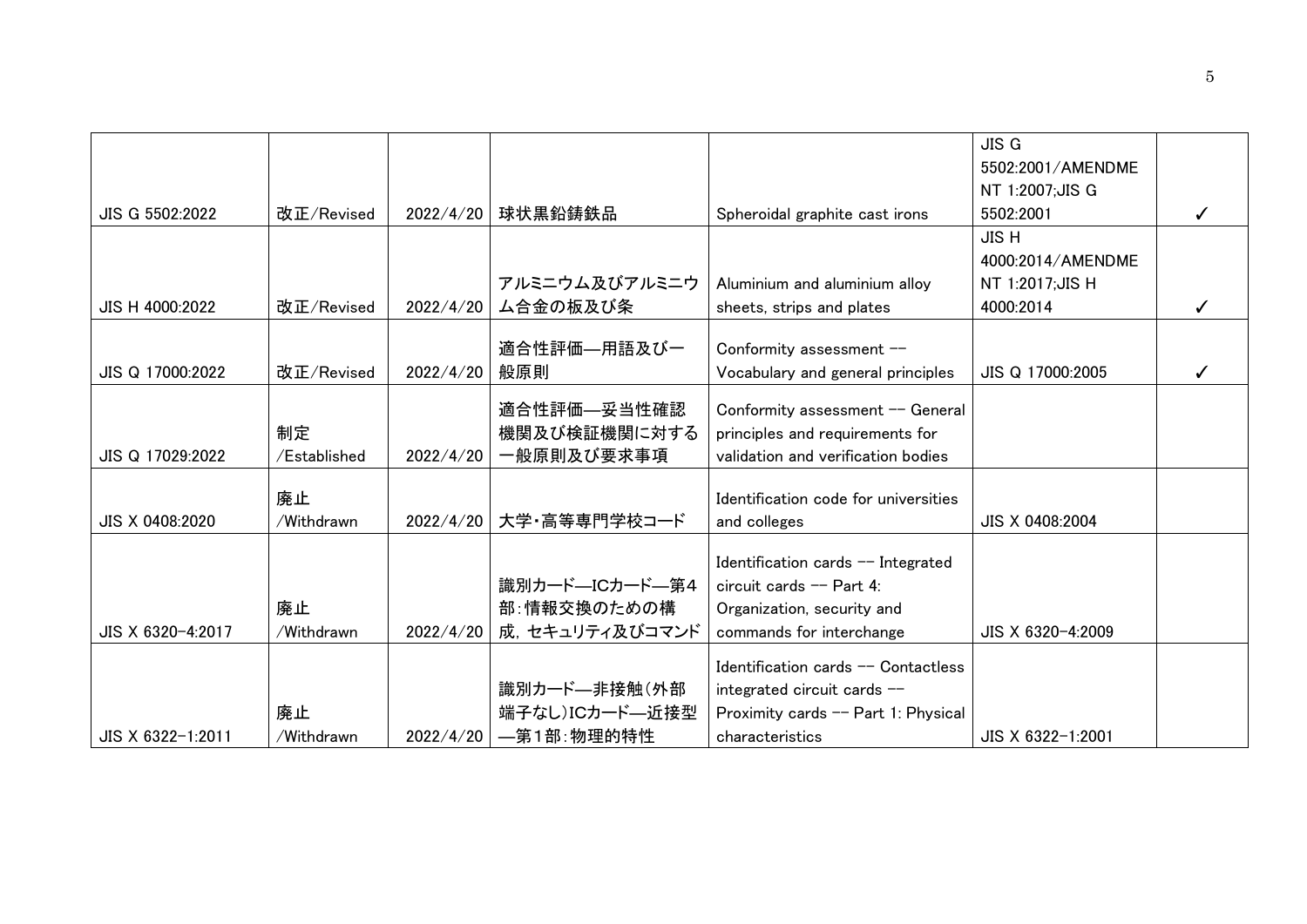|                   |            |           |                          | Identification cards $-$ Contactless |                   |  |
|-------------------|------------|-----------|--------------------------|--------------------------------------|-------------------|--|
|                   |            |           | 識別カード—非接触(外部             | integrated circuit cards --          |                   |  |
|                   |            |           | 端子なし)ICカード―近接型           | Proximity cards -- Part 2: Radio     |                   |  |
|                   | 廃止         |           | —第2部:電力伝送及び信             | frequency power and signal           |                   |  |
| JIS X 6322-2:2011 | /Withdrawn | 2022/4/20 | 号インタフェース                 | interface                            | JIS X 6322-2:2001 |  |
|                   |            |           | 識別カード––非接触(外部            | Identification cards -- Contactless  |                   |  |
|                   |            |           | 端子なし)ICカード―近接型           | integrated circuit cards --          |                   |  |
|                   | 廃止         |           | —第3部:初期化及び衝突             | Proximity cards $-$ Part 3:          |                   |  |
| JIS X 6322-3:2011 | /Withdrawn | 2022/4/20 | 防止                       | Initialization and anticollision     | JIS X 6322-3:2001 |  |
|                   |            |           |                          | Identification cards $-$ Contactless |                   |  |
|                   |            |           | 識別カード––非接触(外部            | integrated circuit cards --          |                   |  |
|                   | 廃止         |           | 端子なし)ICカード―近接型           | Proximity cards -- Part 4:           |                   |  |
| JIS X 6322-4:2011 | /Withdrawn |           | 2022/4/20   一第4部:伝送プロトコル | Transmission protocol                | JIS X 6322-4:2002 |  |
|                   |            |           |                          | Identification cards -- Contactless  |                   |  |
|                   |            |           | 識別カード––非接触(外部            | integrated circuit cards -- Vicinity |                   |  |
|                   | 廃止         |           | 端子なし)ICカード―近傍型           | cards -- Part 1: Physical            |                   |  |
| JIS X 6323-1:2011 | /Withdrawn |           | 2022/4/20   —第1部: 物理的特性  | characteristics                      | JIS X 6323-1:2001 |  |
|                   |            |           | 識別カード―非接触(外部             | Identification cards -- Contactless  |                   |  |
|                   |            |           | 端子なし)ICカード―近傍型           | integrated circuit cards -- Vicinity |                   |  |
|                   | 廃止         |           | ―第2部:電波インタフェー            | cards -- Part 2: Air interface and   |                   |  |
| JIS X 6323-2:2011 | /Withdrawn | 2022/4/20 | ス及び初期化                   | initialization                       | JIS X 6323-2:2001 |  |
|                   |            |           | 識別カード―非接触(外部             | Identification cards -- Contactless  |                   |  |
|                   |            |           | 端子なし)ICカード―近傍型           | integrated circuit cards -- Vicinity |                   |  |
|                   | 廃止         |           | —第3部∶衝突防止及び伝             | cards $-$ Part 3: Anticollision and  |                   |  |
| JIS X 6323-3:2011 | /Withdrawn | 2022/4/20 | 送プロトコル                   | transmission protocol                | JIS X 6323-3:2001 |  |